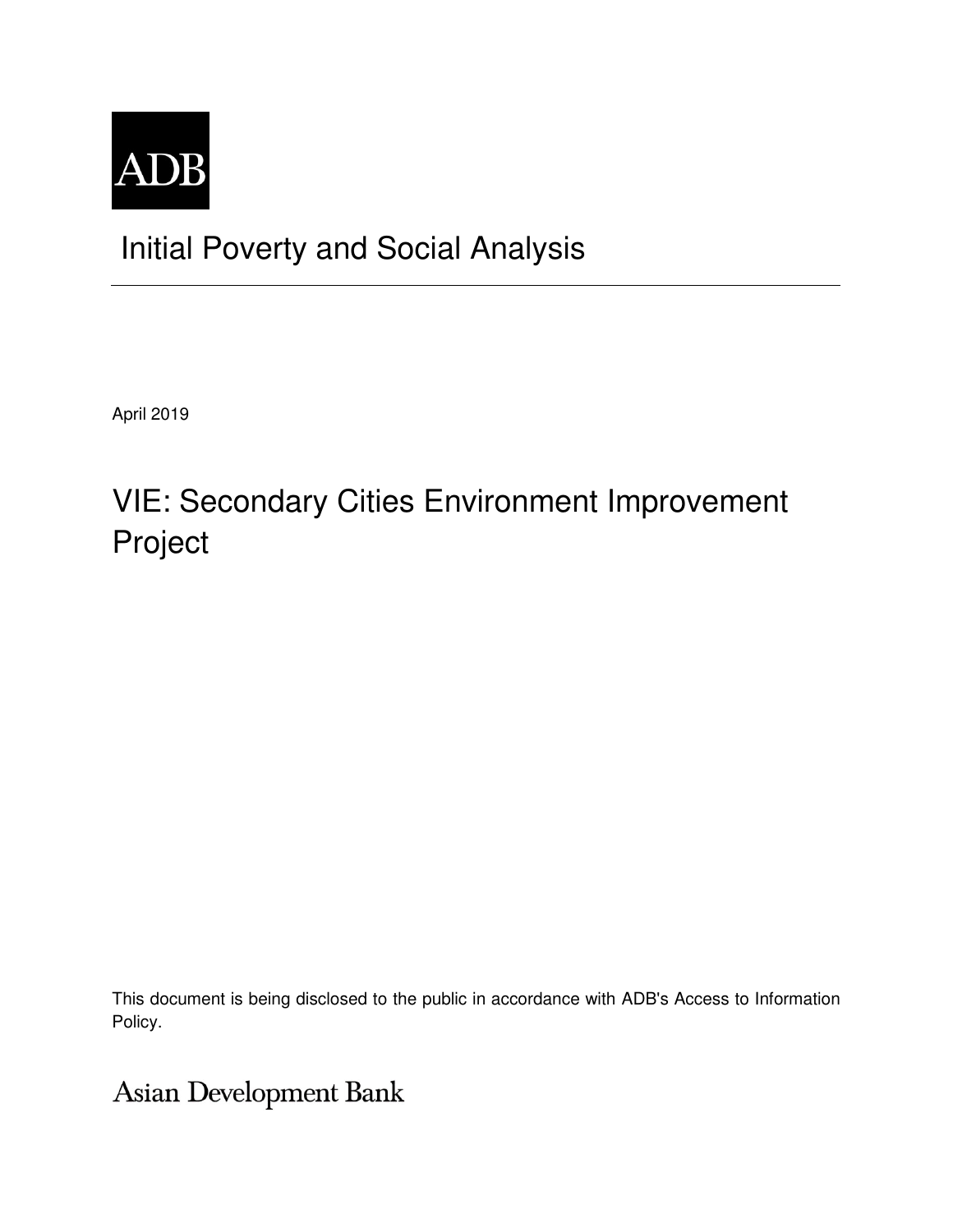## **CURRENCY EQUIVALENTS**

(as of 14 April 2019)

| Currency unit     | $\overline{\phantom{0}}$ | dong $(D)$           |
|-------------------|--------------------------|----------------------|
| D <sub>1.00</sub> | $=$                      | \$0.0000431          |
| \$1.00            | $=$                      | D <sub>23</sub> ,190 |

## **ABBREVIATIONS**

| ADB  |                          | Asian Development Bank        |
|------|--------------------------|-------------------------------|
| CPC  | $\overline{\phantom{0}}$ | city people's committee       |
| GDP  | $\overline{\phantom{0}}$ | gross domestic product        |
| 0&M  | —                        | operation and maintenance     |
| PPC. |                          | provincial people's committee |
|      |                          |                               |

## **NOTE**

In this report, "\$" refers to United States dollars.

In preparing any country program or strategy, financing any project, or by making any designation of or reference to a particular territory or geographic area in this document, the Asian Development Bank does not intend to make any judgments as to the legal or other status of any territory or area.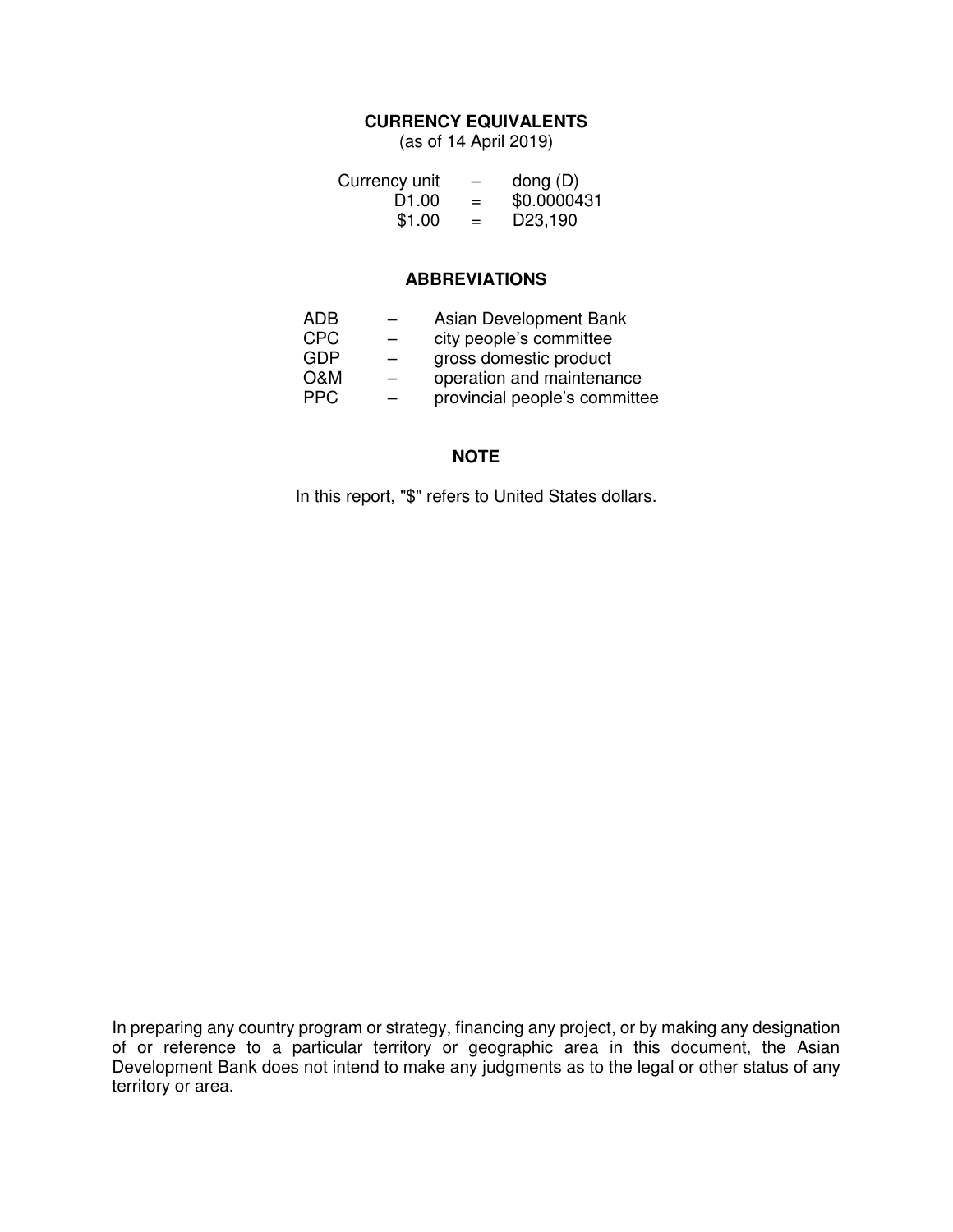## **INITIAL POVERTY AND SOCIAL ANALYSIS**

| Country:                       | Viet Nam | Project Title:           | Secondary Cities Environment Improvement<br>Project |
|--------------------------------|----------|--------------------------|-----------------------------------------------------|
| Lending/Financing<br>Modality: | Project  | Department/<br>Division: | SERD/SEUW and VRM                                   |

#### **I. POVERTY IMPACT AND SOCIAL DIMENSIONS A. Links to the National Poverty Reduction Strategy and Country Partnership Strategy**  Viet Nam's poverty rate decreased from 49% in 1993<sup>1</sup> to 2% in 2016<sup>2</sup>. The project will improve the socio-economic conditions in the four provincial capital cities: Dong Xoai (Binh Phuoc province), Gia Nghia (Dak Nong province), Phan Thiet (Binh Thuan province) and Phan Rang–Thap Cham (Ninh Thuan province) in Southeastern, Central Highlands and Southern Central Coast regions. The provinces have higher poverty rates (i.e. 2.3–16.6%) than the national average (i.e. 2.0%), with Binh Phuoc and Dak Nong being the poorest in respective Southeastern and Central Highlands provinces. Dak Nong has potential economic development with agriculture, forestry, hydropower, and eco-tourism and attraction of foreign direct investment. <sup>3</sup> Binh Phuoc has potential economic development with the expansion of industrial parks from the neighboring province of Binh Duong. Binh Thuan and Ninh Thuan are coastal provinces in the Southern Central Coast Region. Their economy relies on agriculture and agricultural goods processing, but they are strategically shifting their industrial focuses on developing renewable energy industries (e.g. solar, wind) and tourism services. Higher value-added agriculture processing (e.g. wines) in Ninh Thuan and non-ferrous mineral processing in Binh Thuan are also key as their economic development drivers. The project aims to contribute to implementation of the Government's Master Plan for Urban System Development toward 2025 with Vision to 2050 and Socio-Economic Development Strategy 2011–2020, and the provincial Socio-Economic Development Master Plans for 2006–2020<sup>4</sup>. The project aligns with ADB's Strategy 2030, ADB's country partnership strategy, 2016–2020 for Viet Nam, and the Urban Operational Plan. The proposed project is in line with ADB strategy 2030 operational priorities as it will help make cities become more livable by addressing sanitation and urban mobility; it will help build climate and disaster resilience and enhancing environment sustainability in integrating climate change adaptation into the project to cope with floods It will also strengthen governance and institutional capacity by improving the capacity of provincial people's committees (PPCs) in public finance management and integrated planning.

## **B. Poverty Targeting**

General Intervention  $\Box$ Individual or Household (TI-H)  $\boxtimes$ Geographic (TI-G)  $\boxtimes$ Non-Income MDGs (TI-M7<sup>5</sup>) The project will improve access to urban environmental infrastructure and services in Gia Nghia, Dong Xoai, Phan Thiet and Phan Rang-Thap Cham. Project outputs include: (i) urban environmental infrastructure improved in Gia Nghia, Dong Xoai, Phan Thiet and Phan Rang-Thap Cham and (ii) institutional effectiveness, planning capacity and policy and regulatory environment improved.

#### **C. Poverty and Social Analysis**

1. Key issues and potential beneficiaries

In 2016, Dak Nong is the poorest province in the central highland with the poverty rate of 16.6% as compared with the region average of 12.9%<sup>6</sup>. The poverty rate of Binh Phuoc is 4.5% compared with 0.8% of the Southeast region, making Binh Phuoc the poorest province in the region. Binh Thuan and Ninh Thuan have lower poverty rates among those in the northern and coastal southern regions, being 2.3% and 6.5% against that of the regions of 8.0%. The cities lack sufficient urban infrastructures to support their economic development orientation. In Gia Nghia, wastewater treatment is marginal (less than 5%). The wastewater treatment plant is not operational due to the lack of wastewater collection, household connections, and insufficient operations and maintenance costs. In Dong Xoai, there is a lack of wastewater collection and drainage system, which exacerbates flood impacts. Located in the driest part of Viet Nam, Binh Thuan and Ninh Thuan have relatively small annual rainfall and clear rain/dry seasonal trends pose both cities problems of too much (flood and stormwater drainage) and too little water (drought). The

- 5 MDG7: Ensure Environmental Sustainability.
- <sup>6</sup> Government Statistics Office. 2017. Statistical Yearbook 2016. Hanoi.

 $\overline{a}$ 1 Measured by the international standard (\$1.9/day/person) and by Government's poverty line set in 2016 being 630 thousand dongs and 780 thousand dongs in 2016, respectively

<sup>2</sup> Viet Nam government standard of poverty line for period 2011-2015: 615,000 vnd/person/month in rural areas and 760,000 vnd/person/month in urban areas.

<sup>3</sup> Decision No. 1942/QĐ-TTg dated 22 Oct 2013. Socio-economic development master plan for Dac nong to 2020. Extracted from the link: http://business.gov.vn/Portals/0/2013/Tai%20lieu/1942\_QD\_TTg.pdf.

<sup>4</sup> Decision No. 194/2006/QĐ-TTg. 2006. Socio-economic Development Master Plan for Binh Phuoc 2020, http://tnmtphutho.gov.vn/ uploads/ laws/ files/194\_2006\_QD-TTg.pdf.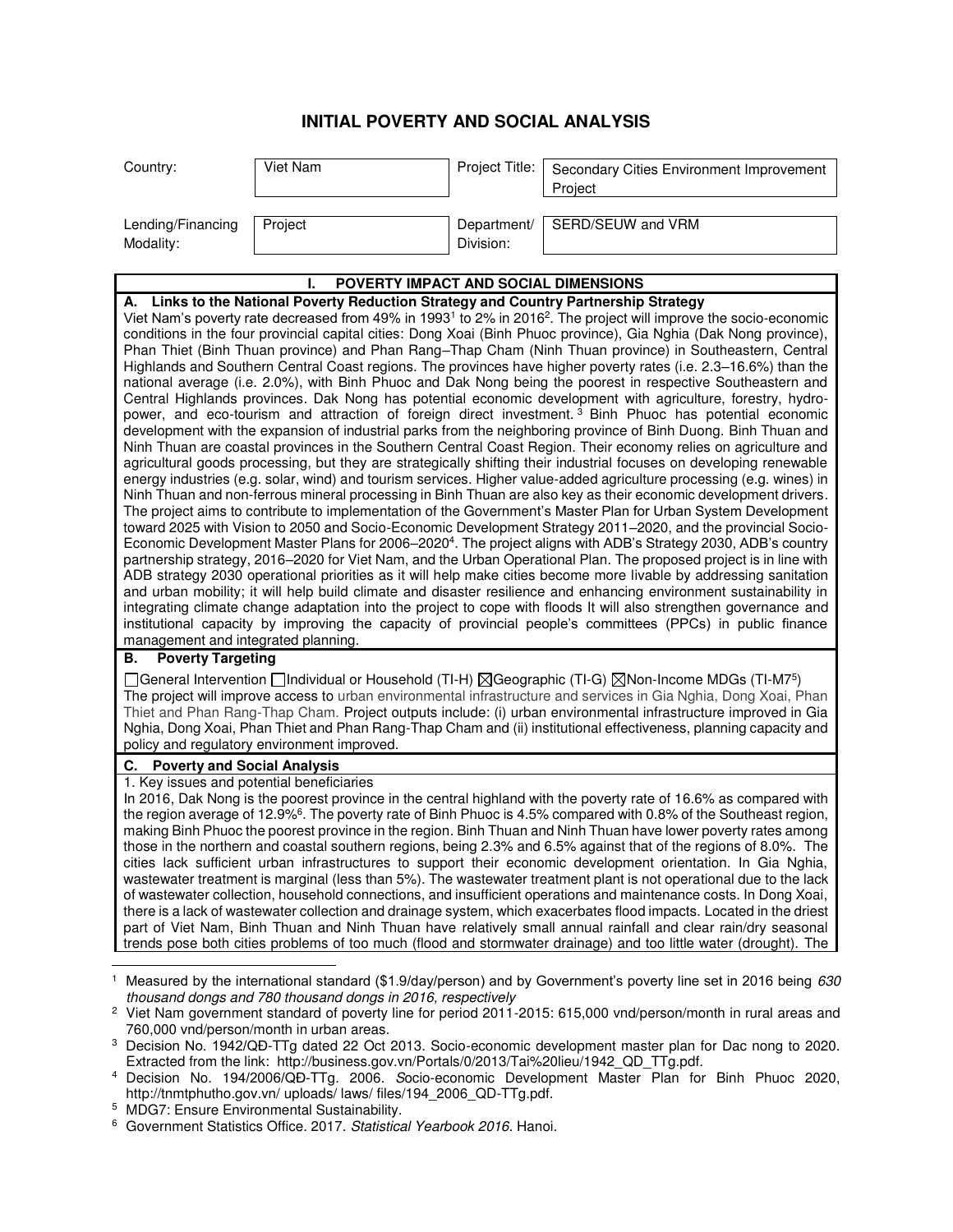four provincial governments face challenges to mobilize resources and investment to finance basic infrastructures to boost manufacturing industries and economic growths. The expected beneficiaries of the project are about 200,000 residents who will have access to improved environmental infrastructure and services, new economic opportunities and safety living environment. The beneficiaries need improved environment and sanitation facilities to improve their living conditions and reduce their vulnerability to flood and post-storms and -flood impacts. Constraints to accessing the project's benefits include limited skills and assets, as well as limited access to social services and employment. Other constraints will be identified during project preparation.

2. Impact channels and expected systemic changes.

(i) Improved flood protection river bank in Dong Xoai, Phan Thiet, and Phan Rang-Thap Cham; (ii) improved sewage and drainage system in all four cities including coverage and connection, treatment technology, (iii) improved solid waste management and integrated solutions for urban infrastructure in the center of Gia Nghia city and (iv) improved public green and recreation spaces in Dong Xoai, Phan Thiet and Phan Rang-Thap Cham will improve economic and living conditions of the residents and protect them from vulnerability caused by storms and floods. In Gia Nghia, 60,329 residents with 1.4% being poor and 0.5% being ethnic minorities will benefit from the project. In Dong Xoai, there are 97,236 residents, of which 0.5% are poor and 4.5% are ethnic minorities. Approximately 20% of the total residents will benefit from expanded wastewater and drainage system plus around 6,000 residents living in both sides of the Rat river (a total of 20,585 people) will benefit from the Rat river protection dyke. The residents of 198,400 in Phan Thiet and 175,300 residents in Phan Rang–Thap Cham are likely to benefit from the project. 3. The transaction technical assistance facility, Southeast Asia Urban Services Facility (SURF) will support project preparation. It will support the conduct of a poverty and social impact assessment (including gender impact assessment), identifying the poor and vulnerable groups and their benefit, and ensuring participation to project. This assessment will also identify detailed constraints to participation and benefit, and mitigation measures.

#### **II. GENDER AND DEVELOPMENT**

1. What are the key gender issues in the sector/subsector that are likely to be relevant to this project or program? Key gender issues relevant to this project to be considered include: (i) environment service availability and constraints to women' access and benefit and their vulnerability; (ii) women's participation and voice, benefit in urban environment service planning and improvement; (iii) women's access to employment generated during and post-civil works infrastructure; (iv) potential risks during infrastructure construction (HIV/AIDs transmission, human trafficking, etc.) and mitigation measures; and (v) staff composition (male and female) in the related urban planning and management and technical capacity and training opportunities for these agencies' female staff and (vi) gender sensitization and gender mainstreaming capacity in urban planning and implementation in government agencies.

2. Does the proposed project or program have the potential to contribute to the promotion of gender equity and/or empowerment of women by providing women's access to and use of opportunities, services, resources, assets, and participation in decision making?

 $\boxtimes$  Yes. A gender action plan (GAP) will be prepared during project preparation based on gender assessment for subprojects.

3. Could the proposed project have an adverse impact on women and/or girls or widen gender inequality?  $\boxtimes$  Yes. The project preparation will identify potential adverse impact on women and/or girls if any and design mitigation measures in GAP if such impacts are identified.

4. Indicate the intended gender mainstreaming category:  $\boxtimes$  EGM (effective gender mainstreaming)

## **III. PARTICIPATION AND EMPOWERMENT**

1. Who are the main stakeholders of the project, including beneficiaries and negatively affected people? Identify how they will participate in the project design.

The main stakeholders include the PPCs, city people's committees, Department of Planning and Investment, Department of Agriculture Rural Development, Department of Environment and Natural Resources, Department of Construction, local communities and environmental infrastructures service users, and local women's union. Local communities (residents living in the central city district of Gia Nghia, Phan Thiet, Dong Xoai and Phan Rang-Thap Cham, especially residents living near flood protection river banks, and environment service coverage areas) with their representatives will participate in the consultation to identify their needs, opportunities, constraints and project interventions to ensure their full participation, benefit and mitigation of negative impact (such as on resettlement).

2. How can the project contribute (in a systemic way) to engaging and empowering stakeholders and beneficiaries, particularly, the poor, vulnerable and excluded groups? What issues in the project design require participation of the poor and excluded?

The project will engage and empower stakeholders and beneficiaries, the poor, women, the vulnerable and excluded groups, especially the ethnic minorities, through consultations and information sharing on project design and implementation. Participatory workshops will be conducted during initial project design to understand stakeholders (including those of the poor, vulnerable and excluded groups) expectations, needs, and constraints. Participation of the poor and excluded people's representatives in project design would be on resettlement, sanitation infrastructures features, and flood protection river bank section. Constraints to their participation and benefit from the project's components will be discussed and mitigation measures to be identified.

3. What are the key, active, and relevant civil society organizations in the project area? What is the level of civil society organization participation in the project design?